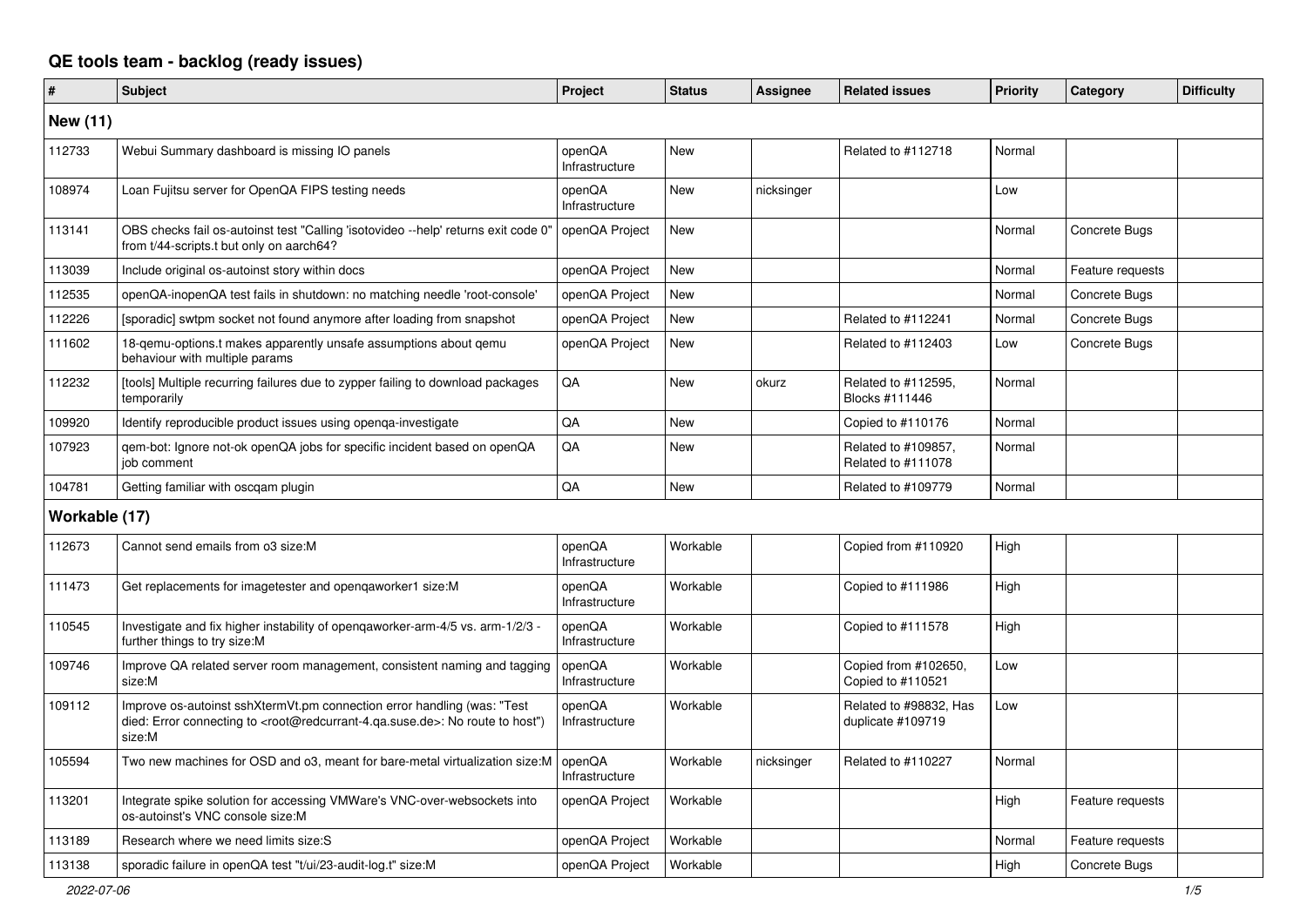| $\#$            | <b>Subject</b>                                                                                                                                                                        | Project                  | <b>Status</b> | Assignee   | <b>Related issues</b>                                                                                                                                                              | <b>Priority</b> | Category         | <b>Difficulty</b> |
|-----------------|---------------------------------------------------------------------------------------------------------------------------------------------------------------------------------------|--------------------------|---------------|------------|------------------------------------------------------------------------------------------------------------------------------------------------------------------------------------|-----------------|------------------|-------------------|
| 111770          | Limit finished tests on /tests, but query configurable and show complete<br>number of jobs size:S                                                                                     | openQA Project           | Workable      |            |                                                                                                                                                                                    | Low             | Feature requests |                   |
| 111066          | Document suggested workflows for multiple teams reviewing openQA test<br>results size:M                                                                                               | openQA Project           | Workable      |            |                                                                                                                                                                                    | Normal          | Feature requests |                   |
| 107941          | [sporadic] openQA Fullstack test t/full-stack.t can still fail with "udevadm" log<br>message size:M                                                                                   | openQA Project           | Workable      |            |                                                                                                                                                                                    | Low             | Concrete Bugs    |                   |
| 106056          | [virtualization][tools] Improve retry behaviour and connection error handling in<br>backend::ipmi (was: "Fail to connect opengaipmi5-sp.ga.suse.de on our osd<br>environment") size:M | openQA Project           | Workable      |            | Related to #102650                                                                                                                                                                 | Low             | Feature requests |                   |
| 100967          | Use more perl signatures - openQA size:M                                                                                                                                              | openQA Project           | Workable      | okurz      | Copied from #99663.<br>Copied to #105127                                                                                                                                           | Low             | Feature requests |                   |
| 99663           | Use more perl signatures - os-autoinst size:M                                                                                                                                         | openQA Project           | Workable      | okurz      | Related to #102146,<br>Related to #104986,<br>Related to #104520,<br>Related to #106654,<br>Related to #108323,<br>Related to #110983,<br>Related to #112319,<br>Copied to #100967 | Low             | Feature requests |                   |
| 81899           | [easy][beginner] Move code from isotovideo to a module size:M                                                                                                                         | openQA Project           | Workable      | okurz      | Related to #108530                                                                                                                                                                 | Low             | Feature requests |                   |
| 111338          | Open source https://gitlab.suse.de/qa-maintenance/mtui size:M                                                                                                                         | QA                       | Workable      |            | Copied to #111341                                                                                                                                                                  | Low             |                  |                   |
| In Progress (4) |                                                                                                                                                                                       |                          |               |            |                                                                                                                                                                                    |                 |                  |                   |
| 113282          | Many incompletes due to VNC error "backend died: unexpected end of data at openQA Project<br>/usr/lib/os-autoinst/consoles/VNC.pm line 183.", especially on o3/aarch64                |                          | In Progress   | mkittler   | Related to #111004                                                                                                                                                                 | Normal          | Concrete Bugs    |                   |
| 111992          | Deal with QEMU and OVMF default resolution being 1280x800, affecting (at<br>least) gxl size:M                                                                                         | openQA Project           | In Progress   | tinita     |                                                                                                                                                                                    | High            | Feature requests |                   |
| 95783           | Provide support for multi-machine scenarios handled by openga-investigate<br>size:M                                                                                                   | openQA Project           | In Progress   | mkittler   | Related to #103425,<br>Related to #71809.<br>Related to #69976,<br>Related to #107014,<br>Related to #110518,<br>Related to #110530,<br>Related to #110176,<br>Copied from #81859  | Normal          | Feature requests |                   |
| 111341          | Open source https://gitlab.suse.de/qa-maintenance/qam-oscplugin/size:M                                                                                                                | QA                       | In Progress   | osukup     | Copied from #111338                                                                                                                                                                | Normal          |                  |                   |
| Blocked (35)    |                                                                                                                                                                                       |                          |               |            |                                                                                                                                                                                    |                 |                  |                   |
| 110920          | Emails from 03 are rejected by mx2.suse.de for certain sender/recipients<br>size:S                                                                                                    | openQA<br>Infrastructure | Blocked       | okurz      | Copied from #110629,<br>Copied to #112673                                                                                                                                          | High            |                  |                   |
| 103736          | Make aarch64 machine chan-1 up and running after it is broken size: M                                                                                                                 | openQA<br>Infrastructure | Blocked       | nicksinger |                                                                                                                                                                                    | High            |                  |                   |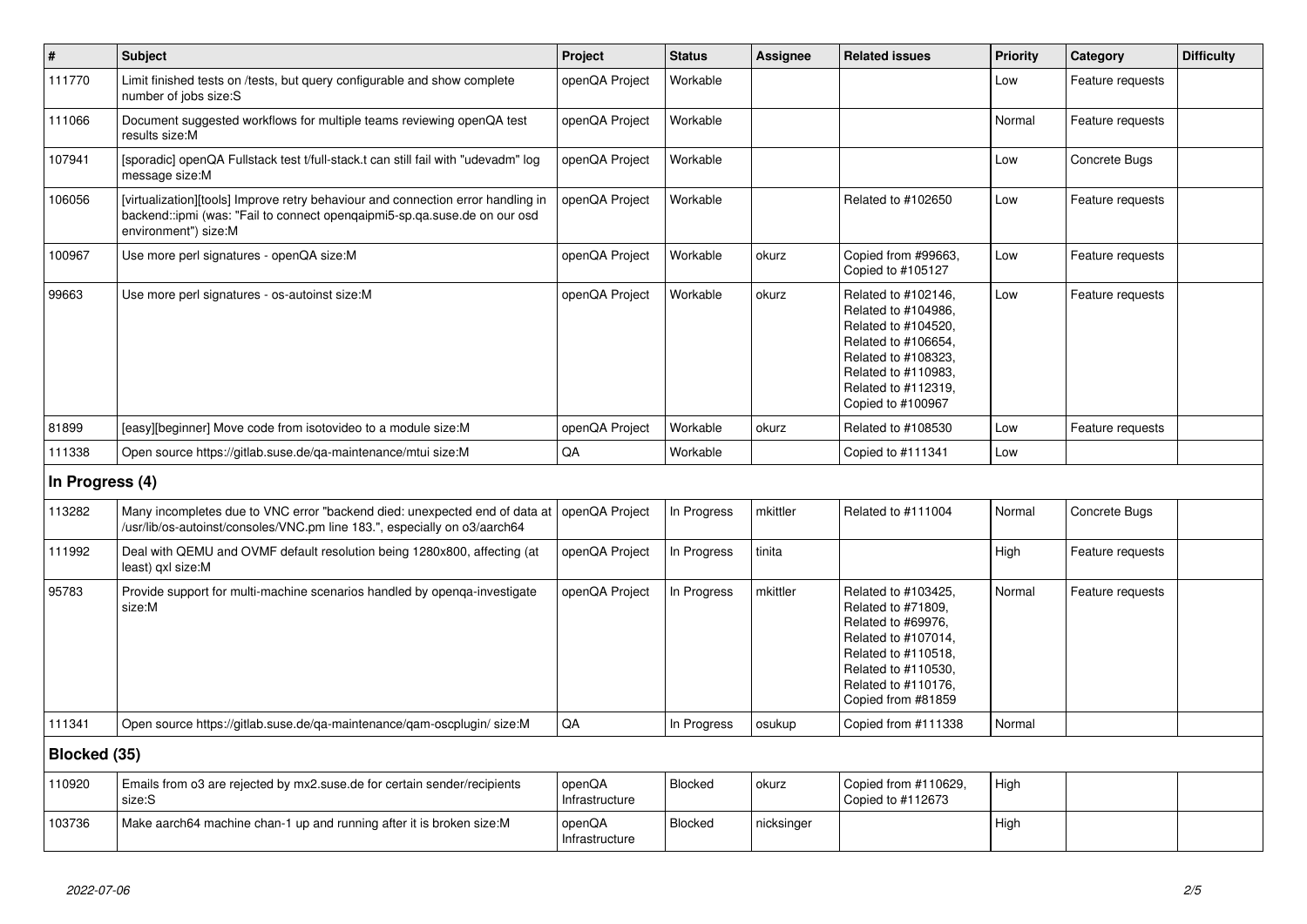| $\vert$ # | <b>Subject</b>                                                                                                                                                                                                             | Project                  | <b>Status</b>  | Assignee | <b>Related issues</b>                                                                                                                                    | <b>Priority</b> | Category         | <b>Difficulty</b> |
|-----------|----------------------------------------------------------------------------------------------------------------------------------------------------------------------------------------------------------------------------|--------------------------|----------------|----------|----------------------------------------------------------------------------------------------------------------------------------------------------------|-----------------|------------------|-------------------|
| 97862     | More openQA worker hardware for OSD size:M                                                                                                                                                                                 | openQA<br>Infrastructure | <b>Blocked</b> | okurz    | Copied from #97043.<br>Copied to #104970                                                                                                                 | High            |                  |                   |
| 111860    | [epic] Upgrade all our infrastructure, e.g. o3+osd workers+webui and<br>production workloads, to openSUSE Leap 15.4                                                                                                        | openQA Project           | <b>Blocked</b> | okurz    | Copied from #99183                                                                                                                                       | Normal          | Organisational   |                   |
| 109846    | [epic] Ensure all our database tables accomodate enough data, e.g. bigint for<br>id's                                                                                                                                      | openQA Project           | Blocked        | okurz    | Copied from #109836                                                                                                                                      | Normal          | Feature requests |                   |
| 109740    | [epic] Stable os-autoinst unit tests with good coverage                                                                                                                                                                    | openQA Project           | Blocked        | okurz    | Related to #109620                                                                                                                                       | Low             | Feature requests |                   |
| 109668    | [saga][epic] Stable and updated non-qemu backends for SLE validation                                                                                                                                                       | openQA Project           | Blocked        | okurz    | Related to #37339                                                                                                                                        | High            | Feature requests |                   |
| 109659    | [epic] More remote workers                                                                                                                                                                                                 | openQA Project           | Blocked        | okurz    |                                                                                                                                                          | Low             | Feature requests |                   |
| 109656    | [epic] Stable non-gemu backends                                                                                                                                                                                            | openQA Project           | Blocked        | okurz    | Related to #99345                                                                                                                                        | Normal          | Feature requests |                   |
| 108530    | os-autoinst plugins: x11_start_program from os-autoinst-distri-openQA<br>dynamically loaded from another git repo size:M                                                                                                   | openQA Project           | <b>Blocked</b> | cdywan   | Related to #81899                                                                                                                                        | Normal          | Feature requests |                   |
| 108527    | [epic] os-autoinst plugins (or wheels or leaves or scrolls) for scalable code<br>reuse of helper functions and segmented test distributions                                                                                | openQA Project           | Blocked        | okurz    | Copied from #106922                                                                                                                                      | Normal          | Feature requests |                   |
| 106922    | [epic][sporadic] openga_from_git fails in dashboard due to<br>ensure unlocked desktop not expecting password entry screen in case of<br>locked desktop auto review:"match=desktop-runner, screenlock timed<br>out.*":retry | openQA Project           | Blocked        | okurz    | Related to #103122,<br>Related to #92092,<br>Related to #44441,<br>Related to #46589.<br>Related to #64078.<br>Copied from #106919,<br>Copied to #108527 | Normal          | Feature requests |                   |
| 103971    | [epic] Easy *re*-triggering and cloning of multi-machine tests                                                                                                                                                             | openQA Project           | <b>Blocked</b> | mkittler | Related to #66071                                                                                                                                        | Normal          | Feature requests |                   |
| 103962    | [saga][epic] Easy multi-machine handling: MM-tests as first-class citizens                                                                                                                                                 | openQA Project           | <b>Blocked</b> | mkittler | Copied to #112862                                                                                                                                        | Normal          | Feature requests |                   |
| 101048    | [epic] Investigate and fix higher instability of opengaworker-arm-4/5 vs.<br>$arm-1/2/3$                                                                                                                                   | openQA Project           | <b>Blocked</b> | mkittler | Related to #101030                                                                                                                                       | High            | Concrete Bugs    |                   |
| 100688    | [epic][virtualization][3rd party hypervisor] Add svirt backend compatibility for<br>vmware 7.0                                                                                                                             | openQA Project           | <b>Blocked</b> | okurz    |                                                                                                                                                          | High            | Feature requests |                   |
| 99831     | [epic] Better handle minion tasks failing with "Job terminated unexpectedly"                                                                                                                                               | openQA Project           | Blocked        | mkittler |                                                                                                                                                          | Normal          | Feature requests |                   |
| 99660     | [epic] Use more perl signatures in our perl projects                                                                                                                                                                       | openQA Project           | <b>Blocked</b> | okurz    |                                                                                                                                                          | Low             | Feature requests |                   |
| 99579     | [epic][retro] Follow-up to "Published QCOW images appear to be<br>uncompressed"                                                                                                                                            | openQA Project           | <b>Blocked</b> | okurz    | Related to #96557,<br>Copied from #99246                                                                                                                 | Low             | Organisational   |                   |
| 98952     | [epic] t/full-stack.t sporadically fails "clickElement: element not interactable"<br>and other errors                                                                                                                      | openQA Project           | Blocked        | mkittler | Related to #101734                                                                                                                                       | Low             | Concrete Bugs    |                   |
| 98472     | [epic] Scale out: Disaster recovery deployments of existing openQA<br>infrastructures                                                                                                                                      | openQA Project           | Blocked        | okurz    |                                                                                                                                                          | Normal          | Feature requests |                   |
| 97190     | Limit size of initial requests everywhere, e.g. /, /tests, etc., over webUI and<br>API                                                                                                                                     | openQA Project           | Blocked        | okurz    | Related to #41054,<br>Related to #110680,<br>Related to #110677                                                                                          | Normal          | Feature requests |                   |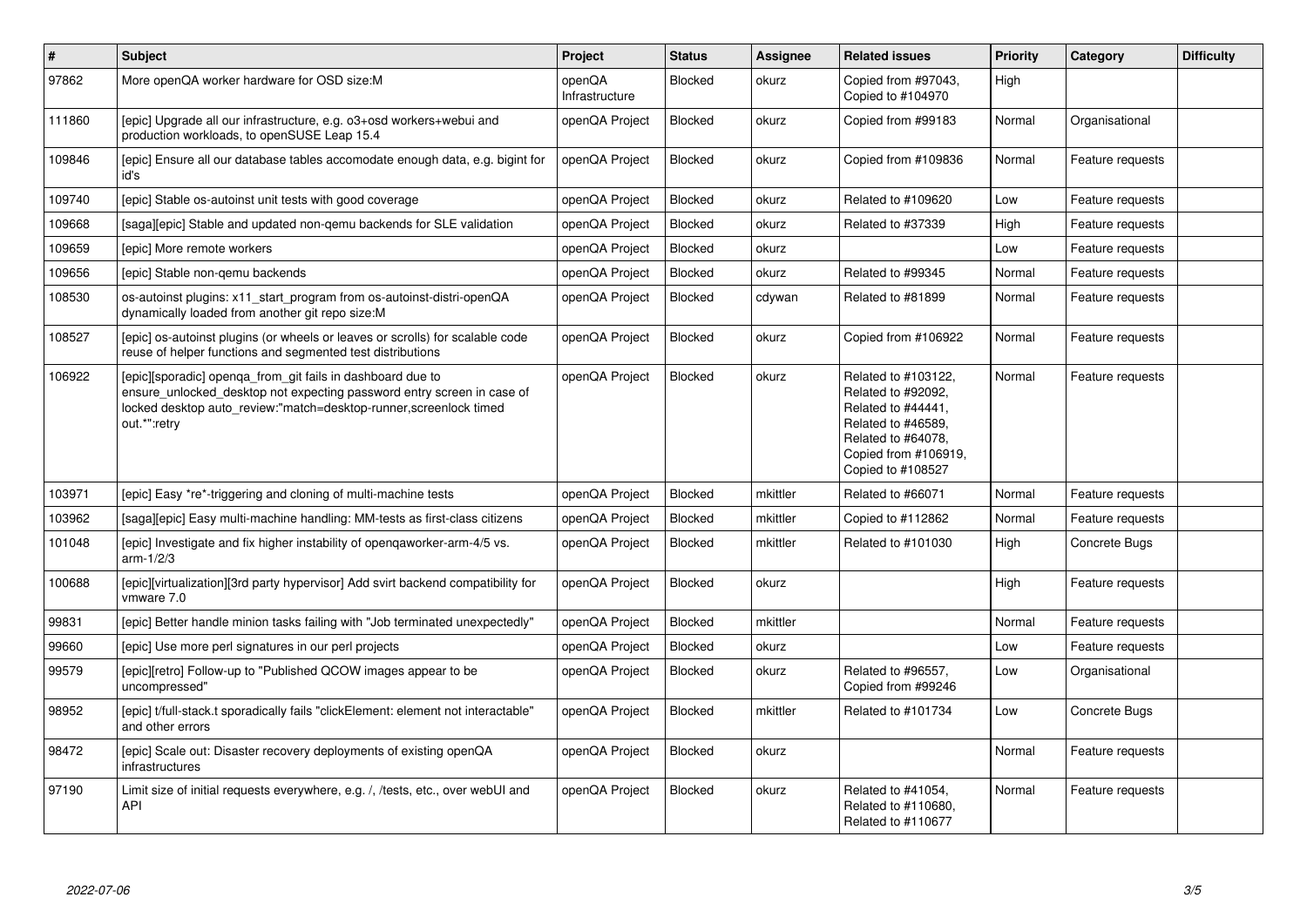| $\vert$ #     | <b>Subject</b>                                                                                                                                                                                                              | Project                  | <b>Status</b>  | <b>Assignee</b> | <b>Related issues</b>                                                               | Priority | Category         | <b>Difficulty</b> |
|---------------|-----------------------------------------------------------------------------------------------------------------------------------------------------------------------------------------------------------------------------|--------------------------|----------------|-----------------|-------------------------------------------------------------------------------------|----------|------------------|-------------------|
| 96263         | [epic] Exclude certain Minion tasks from "Too many Minion job failures alert"<br>alert                                                                                                                                      | openQA Project           | Blocked        | okurz           | Related to #96197.<br>Related to #98499,<br>Related to #70768                       | Normal   | Feature requests |                   |
| 92854         | [epic] limit overload of openQA webUI by heavy requests                                                                                                                                                                     | openQA Project           | Blocked        | okurz           | Copied from #92770                                                                  | Normal   | Feature requests |                   |
| 91914         | [epic] Make reviewing openQA results per squad easier                                                                                                                                                                       | openQA Project           | Blocked        | okurz           | Related to #52655,<br>Related to #93710,<br>Copied from #91467,<br>Copied to #99306 | Normal   | Feature requests |                   |
| 81060         | [epic] openQA web UI in kubernetes                                                                                                                                                                                          | openQA Project           | Blocked        | okurz           | Related to #76978                                                                   | Low      | Feature requests |                   |
| 80150         | [epic] Scale out openQA: Easier openQA setup                                                                                                                                                                                | openQA Project           | Blocked        | okurz           |                                                                                     | Normal   | Feature requests |                   |
| 80142         | [saga][epic] Scale out: Redundant/load-balancing deployments of openQA,<br>easy containers, containers on kubernetes                                                                                                        | openQA Project           | Blocked        | okurz           | Related to #80466,<br>Related to #92893,<br>Related to #110497                      | High     | Feature requests |                   |
| 112367        | [tools] python-paramiko on Leap/SLE throws exception with ed25519 key<br>size:M                                                                                                                                             | QA                       | <b>Blocked</b> | jbaier cz       |                                                                                     | Normal   |                  |                   |
| 111446        | openQA-in-openQA tests fail due to corrupted downloaded rpm<br>auto review:"Test died: command '.*zypper -n in<br>os-autoinst-distri-opensuse-deps' failed at<br>openqa//tests/install/test_distribution.pm line 1.*":retry | QA                       | Blocked        | okurz           | Blocked by #112232                                                                  | Low      |                  |                   |
| 111347        | [saga][epic] Properly maintained Maintenance QA tooling                                                                                                                                                                     | QA                       | Blocked        | okurz           | Copied from #99303                                                                  | Normal   |                  |                   |
| 110884        | [epic] Properly maintained open source mtui+oscgam                                                                                                                                                                          | QA                       | Blocked        | okurz           |                                                                                     | Normal   |                  |                   |
| 96539         | Conclude migration of gam.suse.de                                                                                                                                                                                           | QA                       | Blocked        | okurz           |                                                                                     | Normal   |                  |                   |
| 94105         | [epic] Use feedback from openga-investigate to automatically inform on github<br>pull requests, open tickets, weed out automatically failed tests                                                                           | QA                       | Blocked        | okurz           | Related to #91773,<br>Related to #107014                                            | Normal   |                  |                   |
| 91646         | [saga][epic] SUSE Maintenance QA workflows with fully automated testing,<br>approval and release                                                                                                                            | QA                       | Blocked        | okurz           | Copied to #99303                                                                    | Normal   |                  |                   |
| Feedback (12) |                                                                                                                                                                                                                             |                          |                |                 |                                                                                     |          |                  |                   |
| 112916        | postgresgl.conf is invalid after recent salt changes size:M                                                                                                                                                                 | openQA<br>Infrastructure | Feedback       | okurz           | Copied from #112718                                                                 | Normal   |                  |                   |
| 111986        | Ensure uno.openqanet.opensuse.org is properly used                                                                                                                                                                          | openQA<br>Infrastructure | Feedback       | okurz           | Copied from #111473                                                                 | Normal   |                  |                   |
| 111171        | Handle installation of new FC switch                                                                                                                                                                                        | openQA<br>Infrastructure | Feedback       | okurz           |                                                                                     | Low      |                  |                   |
| 113219        | Create a master label at job group level to label all the jobs in the same build                                                                                                                                            | openQA Project           | Feedback       | okurz           |                                                                                     | Normal   | Feature requests |                   |
| 113030        | test distribution directory git revision can be parsed as "UNKNOWN" and<br>openQA investigation fails to show test git log                                                                                                  | openQA Project           | Feedback       | okurz           |                                                                                     | High     | Concrete Bugs    |                   |
| 112265        | Just use bigint in all our database tables (for auto-incremented ID-columns)                                                                                                                                                | openQA Project           | Feedback       | mkittler        | Related to #112718                                                                  | Normal   | Feature requests |                   |